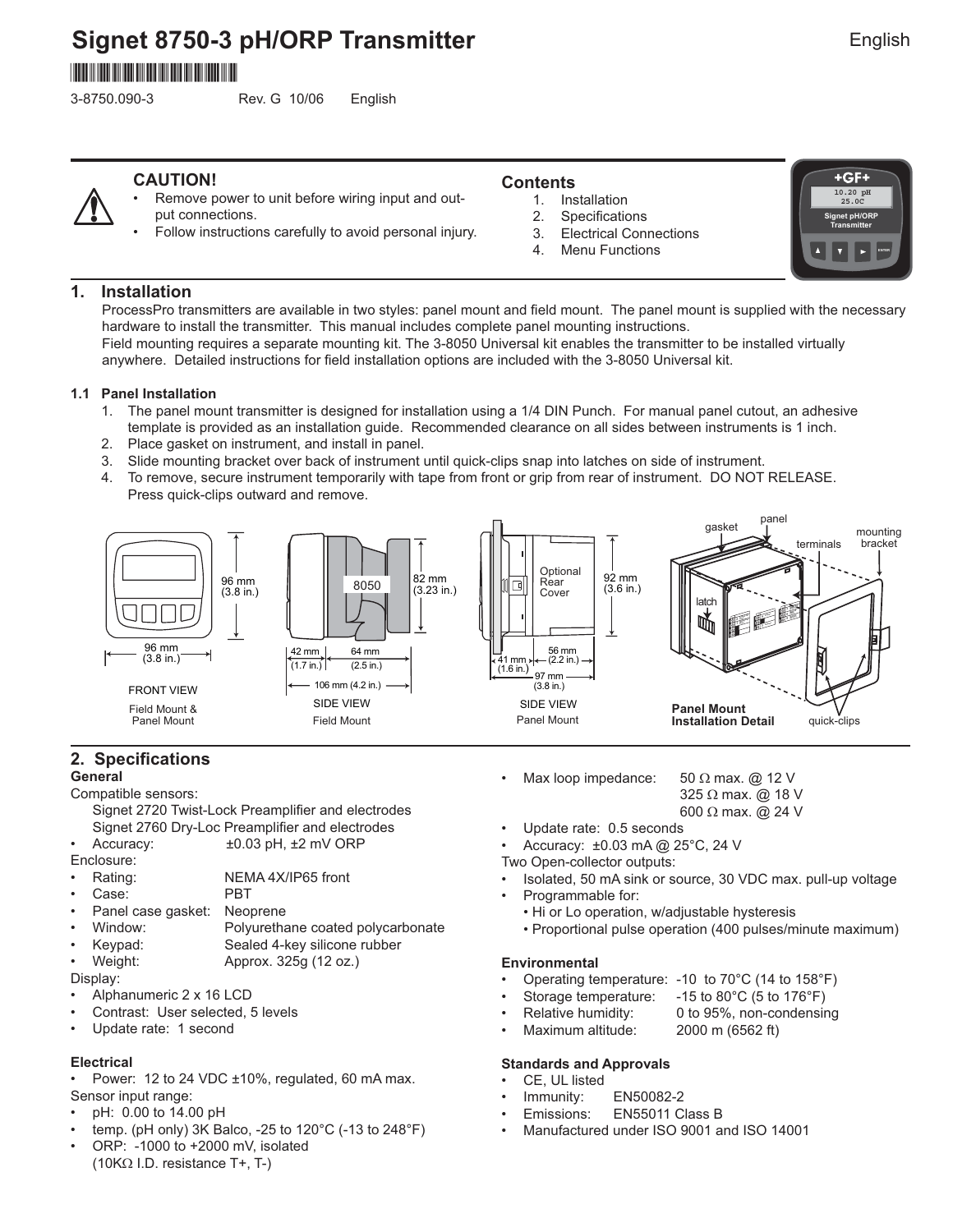# **3. Electrical Connections**



**Caution:** Failure to fully open terminal jaws before removing wire may permanently damage instrument.

Wiring Procedure

1. Remove 0.5 - 0.625 in. (13-16 mm) of insulation from wire end.



- 2. Press the orange terminal lever downward with a small screwdriver to open terminal jaws.
- 3. Insert exposed (non-insulated) wire end in terminal hole until it bottoms out.
- 4. Release orange terminal lever to secure wire in place. Gently pull on each wire to ensure a good connection.

## Wiring Removal Procedure

- 1. Press the orange terminal lever downward with a small screwdriver to open terminal jaws.
- 2. When fully open, remove wire from terminal.

## **Wiring Tips:**

- Do not route sensor cable in conduit containing AC power wiring. Electrical noise may interfere with sensor signal.
- Routing sensor cable in grounded metal conduit will help prevent electrical noise and mechanical damage.
- Seal cable entry points to prevent moisture damage.
- Only one wire should be inserted into a terminal. Splice double wires outside the terminal.

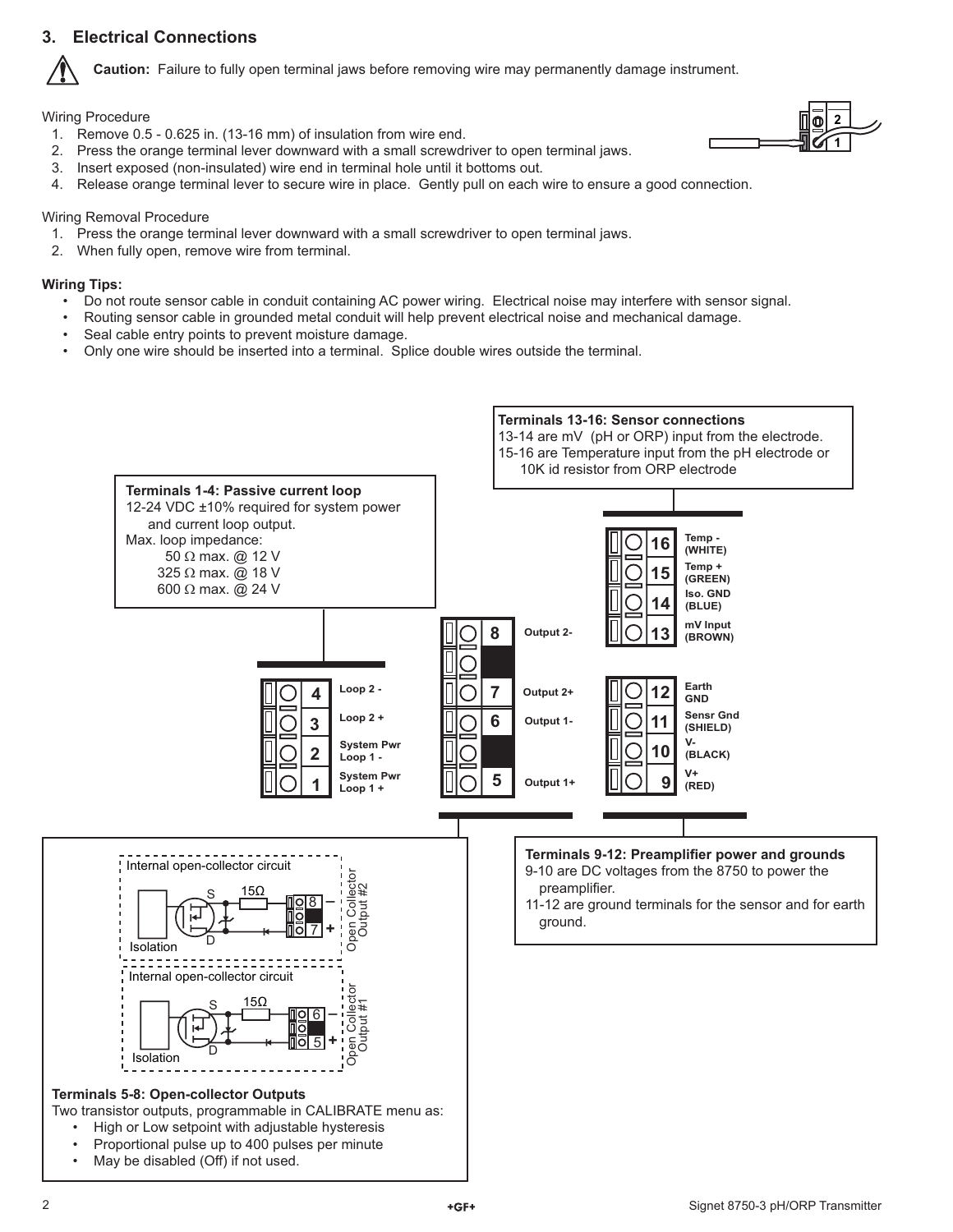### **3.1 Sensor Input Connections**



#### **3.2 System Power/Loop Connections**

#### **Stand-alone application, no current loop used**



**Example: Two transmitters connected to PLC/Recorder with separate power supply**

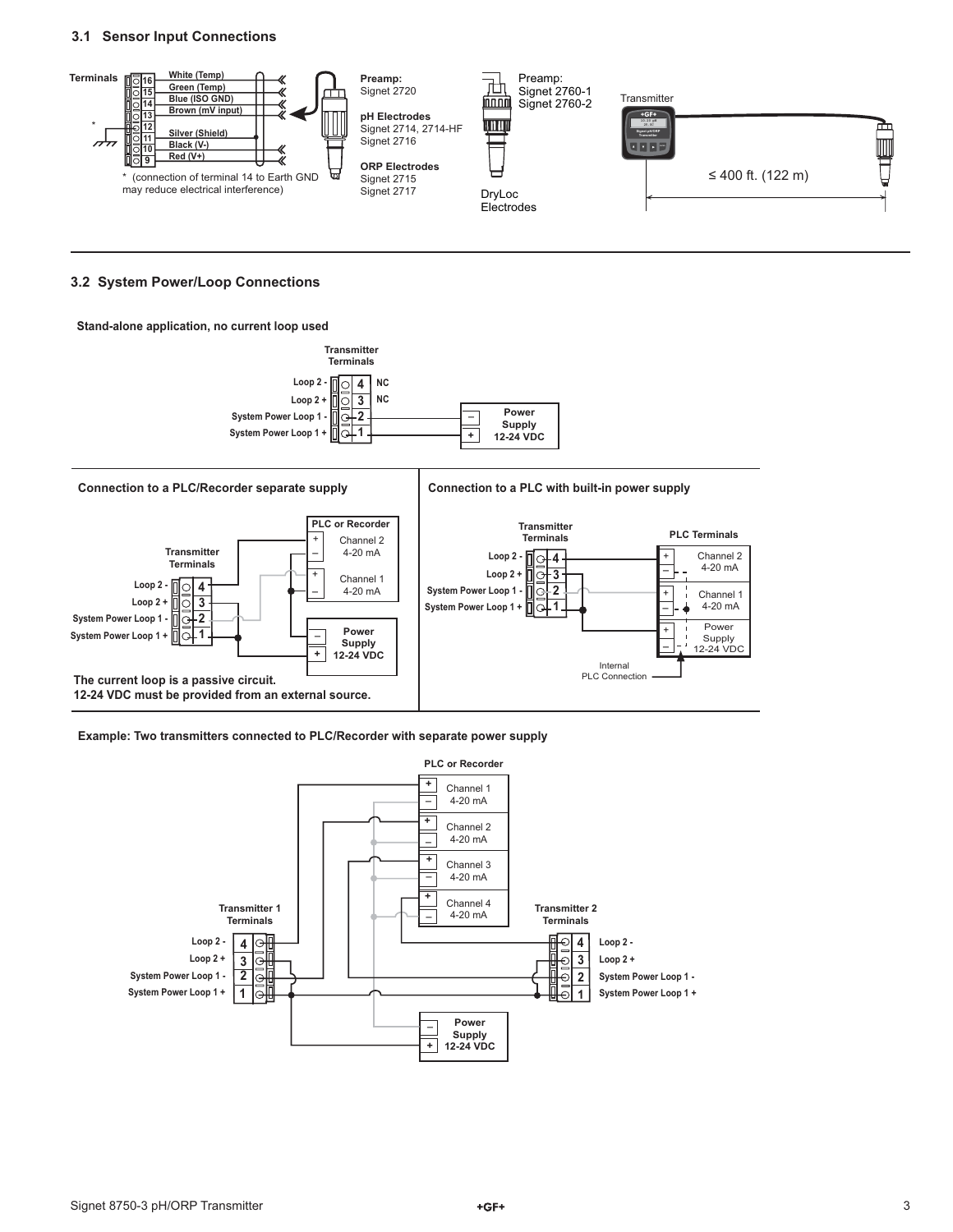### **3.3 Open Collector Output**

The Open Collector output can be used as a switch that responds when the process value moves above or below a setpoint, or it can be used to generate a pulsing signal with a rate proportional to the process value.

## • **Low:**

Output triggers when process variable is less than the setpoint. The output will relax when the process moves above the setpoint plus the hysteresis value.

## • **High:**

Output triggers when process variable is greater than the setpoint. The output will relax when the process variable moves below the setpoint plus the hysteresis value.



## • **Proportional Pulsing**

The Open Collector output will generate a 100 mS pulse at the rate defined by settings in the CALIBRATE menu (see page 6)

In the example below:

- The output will be 0 pulses/min. at pH values less than 5.0.
- The output will be 50 pulses/min. at 7.5 pH.
- The output will be 100 pulses/min. at pH values above 10 pH.



# **VIEW Menu**

- During normal operation, ProcessPro displays the VIEW menu.
- When using the CALIBRATE or OPTIONS menus, ProcessPro will return to the VIEW menu if no activity occurs for 10 minutes.
- To select the item you want displayed, press the UP or DOWN arrow keys. The items will scroll in a continuous loop. Changing the display selection does not interrupt system operations.
- No key code is necessary to change display selection. • Output settings cannot be edited from the VIEW menu.



# **View Menu for pH**

| <b>Display</b>                              | <b>Description</b>                                                                                                                                                                                       |
|---------------------------------------------|----------------------------------------------------------------------------------------------------------------------------------------------------------------------------------------------------------|
|                                             |                                                                                                                                                                                                          |
| 7.00<br>рH<br>12.6<br>$\circ$ C             | Monitor the Temperature input from the sensor.<br>This is the permanent display.                                                                                                                         |
|                                             | All of the VIEW displays below are temporary. The permanent display will return after ten minutes.                                                                                                       |
| Input:<br>307 mV                            | Monitor the millivolt input from the electrode. Use this display to determine the<br>relative condition of your electrode during periodic calibration. $(7 \text{ pH buffer} = 0$<br>$mV$ , $\pm 50$ mV) |
|                                             |                                                                                                                                                                                                          |
| Loop1 Output:<br>14.16 mA                   | Monitor the 4-20 mA Loop output.                                                                                                                                                                         |
|                                             |                                                                                                                                                                                                          |
| Last CAL:<br>$04 - 20 - 07$<br>$\mathbf{L}$ | Monitor date for scheduled maintenance or date of last calibration.<br>(See description in Calibrate Menus.)                                                                                             |
|                                             |                                                                                                                                                                                                          |
| EASY<br>CAL:<br>$\mathbf{L}$                | Easy Cal is the fastest and simplest periodic calibration method. Requires 4 pH,<br>7 pH and 10 pH. (Any two)                                                                                            |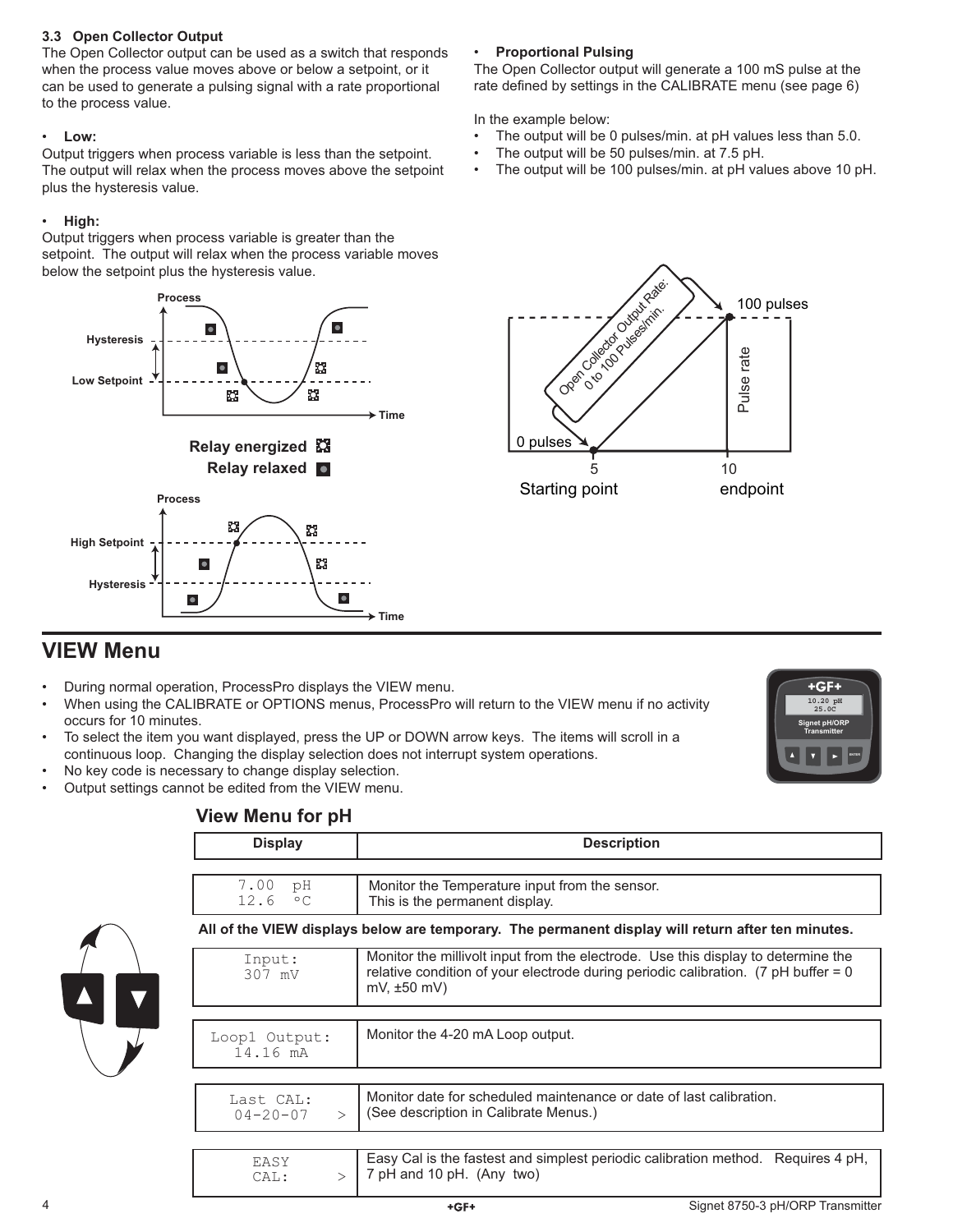# **ProcessPro Editing Procedure:**

## **Step 1. Press and hold ENTER key:**

- 2 seconds to select the CALIBRATE menu
- 5 seconds to select the OPTIONS menu.
- **Step 2. The Key Code is UP-UP-UP-DOWN keys in sequence.**
	- After entering the Key Code, the display will show the first item in the selected menu.
- **Step 3. Scroll menu with UP or DOWN arrow keys.**
- **Step 4. Press RIGHT ARROW key to select menu item to be edited.** • The first display element will begin flashing.
- **Step 5. Press UP or DOWN keys to edit the flashing element.** • RIGHT ARROW key advances the flashing element.

**Step 6. Press ENTER key to save the new setting and return to Step 3.**

### **Notes on Step 1:**

- The View Menu is normally displayed.
- The CALIBRATE and OPTIONS menus require a KEY CODE.

### **Notes on Step 2:**

If no key is pressed for 5 minutes while display is showing "Enter Key Code", the display will return to the VIEW menu.



#### **CALIBRATE: ---- Enter Key Code CALIBRATE: \*--- Enter Key Code** CALIBRATE: \*\* **Enter Key Code CALIBRATE: \*\*\*- Enter Key Code Temperature > Set:** First item in CALIBRATE menu

### **Notes on Steps 3 and 4:**

• Refer to pages 6 and 7 for complete listing of menu items and their use.

• From the Step 3 display, pressing the UP and DOWN keys simultaneously will return the display to the VIEW menu.

• If no key is pressed for 10 minutes, display will also return to the VIEW menu.





### **Notes on Steps 5 and 6:**

- All output functions remain active during editing.
- Only the flashing element can be edited.
- RIGHT ARROW key advances the flashing element in a continuous loop.
- Edited value is effective immediately after pressing ENTER key.
- If no key is pressed for 10 minutes unit will restore the last saved value and return to step 3.
- Step 6 (pressing ENTER key) always returns you to Step 3.
- Repeat steps 3-6 until all editing is completed.

# **Step 5: Made an Error?**

Press the UP and DOWN keys simultaneously while any element is flashing. This will recall the last saved value of the item being edited and return you to Step 3.



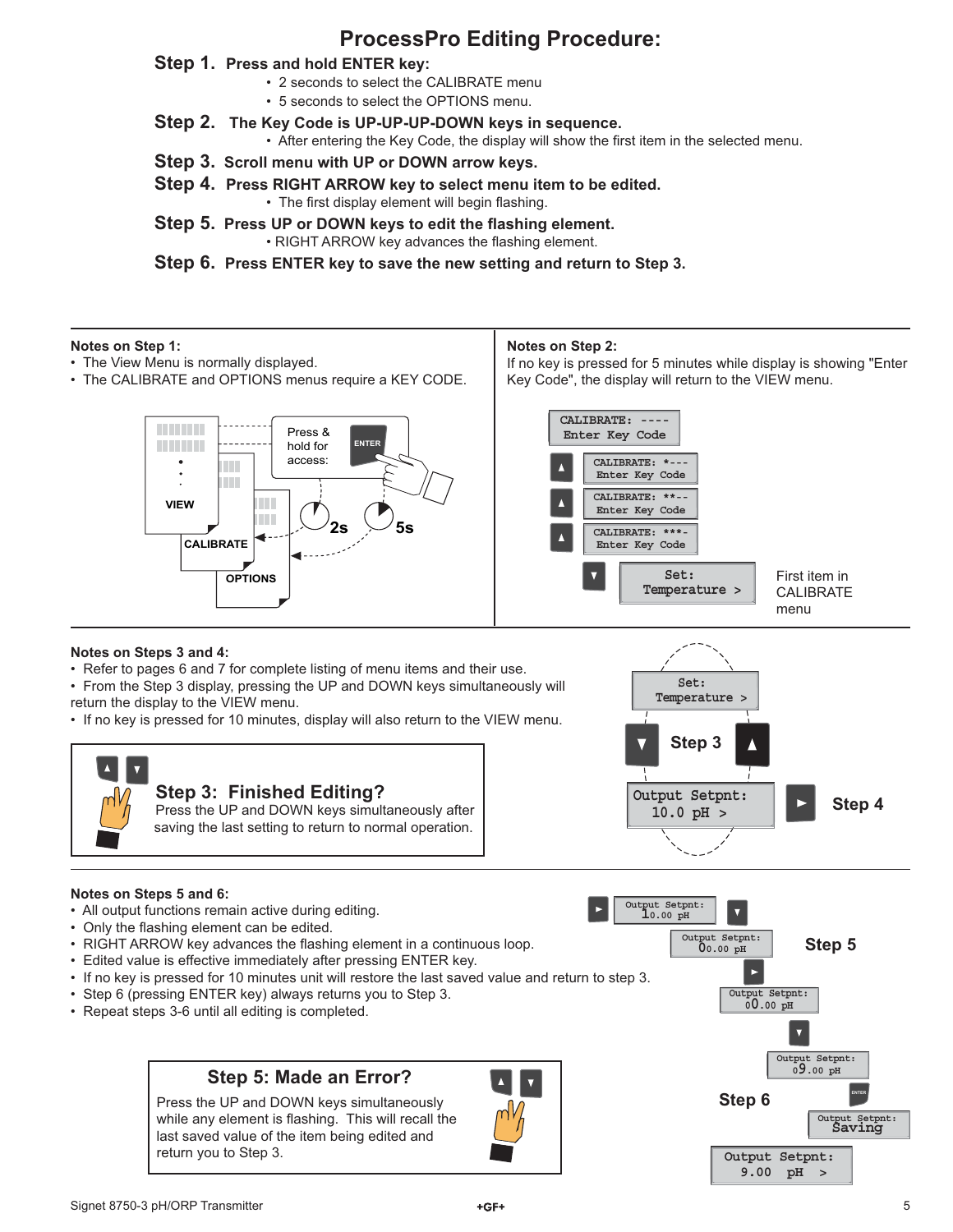# **Calibrate Menu for pH**

| <b>Display</b><br>(Factory settings shown) |        | <b>Description</b>                                                                                                                                                             |  |
|--------------------------------------------|--------|--------------------------------------------------------------------------------------------------------------------------------------------------------------------------------|--|
| Set:                                       |        | Provides a maximum 25°C offset to match temperature measurement to external reference.                                                                                         |  |
| Temperature                                | ≻      |                                                                                                                                                                                |  |
|                                            |        |                                                                                                                                                                                |  |
| Set:                                       |        | Applies a linear offset to the pH measurement. The ideal value is the average pH of your<br>application. (A sample of your application at process temperature is recommended.) |  |
| Standard                                   | ≻      |                                                                                                                                                                                |  |
|                                            |        |                                                                                                                                                                                |  |
| Set:                                       |        | Applies a slope to the pH measurement. The slope value and the standard value must be at<br>least 2 pH units apart.                                                            |  |
| Slope                                      | ≻      | The ideal values are the minimum and maximum values of your process.                                                                                                           |  |
| Loop1 Source:                              |        |                                                                                                                                                                                |  |
|                                            |        | Select the input source to be associated with the current loop output: pH or Temperature                                                                                       |  |
| pH                                         | ≻      |                                                                                                                                                                                |  |
| Loop1 Range: pH                            |        |                                                                                                                                                                                |  |
| $0.00 - 14.00$                             | ≻      | Select the minimum and maximum values for the 4-20 mA Current loop output.                                                                                                     |  |
|                                            |        |                                                                                                                                                                                |  |
|                                            |        |                                                                                                                                                                                |  |
| Output1 Source:                            |        | Select pH or Temperature as the source for the Open Collector Output.                                                                                                          |  |
| pH                                         | ≻      |                                                                                                                                                                                |  |
| Output1 Mode:                              |        |                                                                                                                                                                                |  |
|                                            |        | Select the mode of operation for the Open Collector output: High, Low or proportional Pulse.<br>The signal may be disabled if not in use.                                      |  |
| Low                                        | ≻      |                                                                                                                                                                                |  |
| Output1 Setpnt:                            |        | In Low or High Mode, the Open Collector output will be activated when the pH reaches this                                                                                      |  |
| 4.00 pH                                    | $\geq$ | value.                                                                                                                                                                         |  |
|                                            |        |                                                                                                                                                                                |  |
| Output1 Hys:                               |        | In Low or High mode, the Open Collector output will be deactivated at Setpoint ± Hysteresis,                                                                                   |  |
| $0.50$ pH                                  | ≻      | depending on High or Low Setpoint selection. (See details on page 4.)                                                                                                          |  |
|                                            |        |                                                                                                                                                                                |  |
| Output1 Range:                             | pH     |                                                                                                                                                                                |  |
| $4.00 \rightarrow 8.00$                    | ≻      | If the output is in PULSE mode, set the start and end point of the range and also set the<br>maximum pulse rate. (The maximum PULSE rate setting is 400 pulses per minute.)    |  |
|                                            |        |                                                                                                                                                                                |  |
| Output1 PlsRate:                           |        | The combined Output Range and Pulse rate settings shown here indicate:                                                                                                         |  |
| 120 Pulses/min                             | ≻      | "Start pulsing when the pH value is 4 and increase the pulse rate up to the maximum of 120<br>pulses per minute when the pH value reaches 8"                                   |  |
|                                            |        |                                                                                                                                                                                |  |
| Last CAL:                                  |        | Use this "note pad" to record important dates, such as annual recertification or scheduled                                                                                     |  |
| $04 - 20 - 07$                             | $\geq$ | maintenance.                                                                                                                                                                   |  |

**All Output1 functions will repeat for Output2; All Loop1 functions will repeat for Loop2.**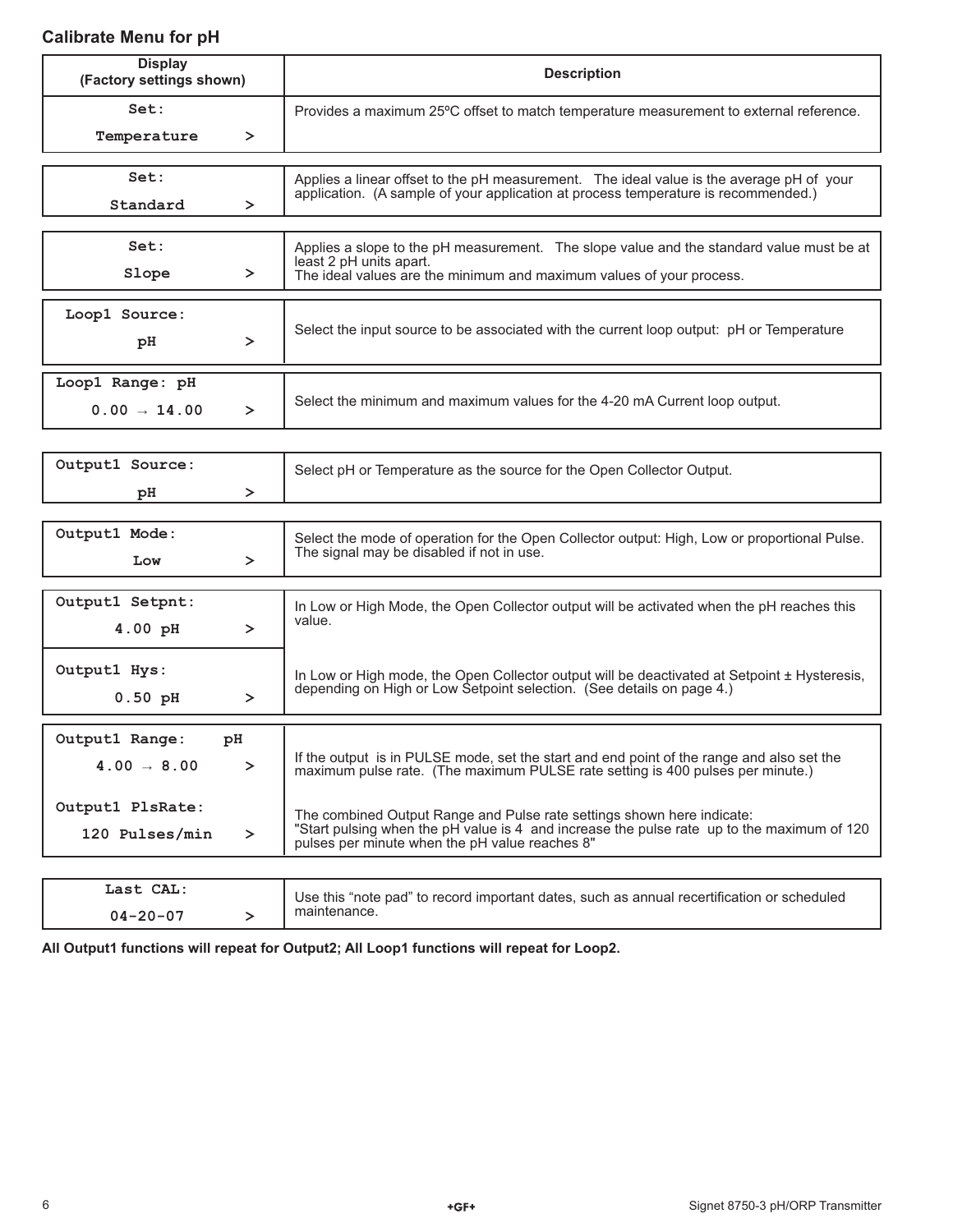# **EASY CAL Procedure - pH**

EASY CAL: ----

- This procedure simplifies system calibration using standard 4.0, 7.0, 10.0 pH buffers only. If these pH buffers are not available, calibrate the system via the CALIBRATE menu, using the STANDARD and SLOPE settings.
- Access the CALIBRATE menu and set sensor temperature before performing EASY CAL for new electrode installations.
- Access EASY CAL menu from the view menu.



# **Options Menu for pH**

| <b>Display</b><br>(Factory settings shown) | <b>Description</b>                                                                                                                                                                      |
|--------------------------------------------|-----------------------------------------------------------------------------------------------------------------------------------------------------------------------------------------|
| Contrast:<br>3 >                           | Adjust the LCD contrast for best viewing. A setting of 1 is lower contrast, 5 is higher.<br>Select lower contrast if the display is in warmer ambient surroundings.                     |
|                                            |                                                                                                                                                                                         |
| Averaging:<br>Off >                        | OFF provides the most instantaneous output response to changes input value.<br>LOW averaging $=$ 4 seconds, HIGH averaging $=$ 8 seconds of input signal.                               |
|                                            |                                                                                                                                                                                         |
| Output1 Active:<br>$^{\circ}$ C >          | Active HIGH: This setting is used to turn a device (pump, valve) ON at the setpoint.<br>Active LOW: This setting is used to turn a device (pump, valve) OFF at the setpoint.            |
|                                            |                                                                                                                                                                                         |
| Temp Display:<br>$°C >$                    | Select temperature units: °C of °F.                                                                                                                                                     |
|                                            |                                                                                                                                                                                         |
| Loop1 Adjust:<br>$4.00$ mA $>$             | Adjust the minimum and maximum current output. The display value represents the precise current<br>output.                                                                              |
| Loop1 Adjust:<br>$20.00 \text{ mA} >$      | Adjustment limits:<br>$3.80 \text{ mA} < 4.00 \text{ mA} > 5.00 \text{ mA}$<br>19.00 mA < 20.00 mA > 21.00 mA<br>Use this setting to match the 8750 loop output to any external device. |
|                                            |                                                                                                                                                                                         |
| Test Loop1: >                              | Press UP or DOWN keys to manually order any output current value from 3.6 mA to 21.00 mA to test<br>current loop output.                                                                |
|                                            |                                                                                                                                                                                         |
| Test Output1: >                            | Press UP or DOWN keys to manually toggle the state of the open collector output.                                                                                                        |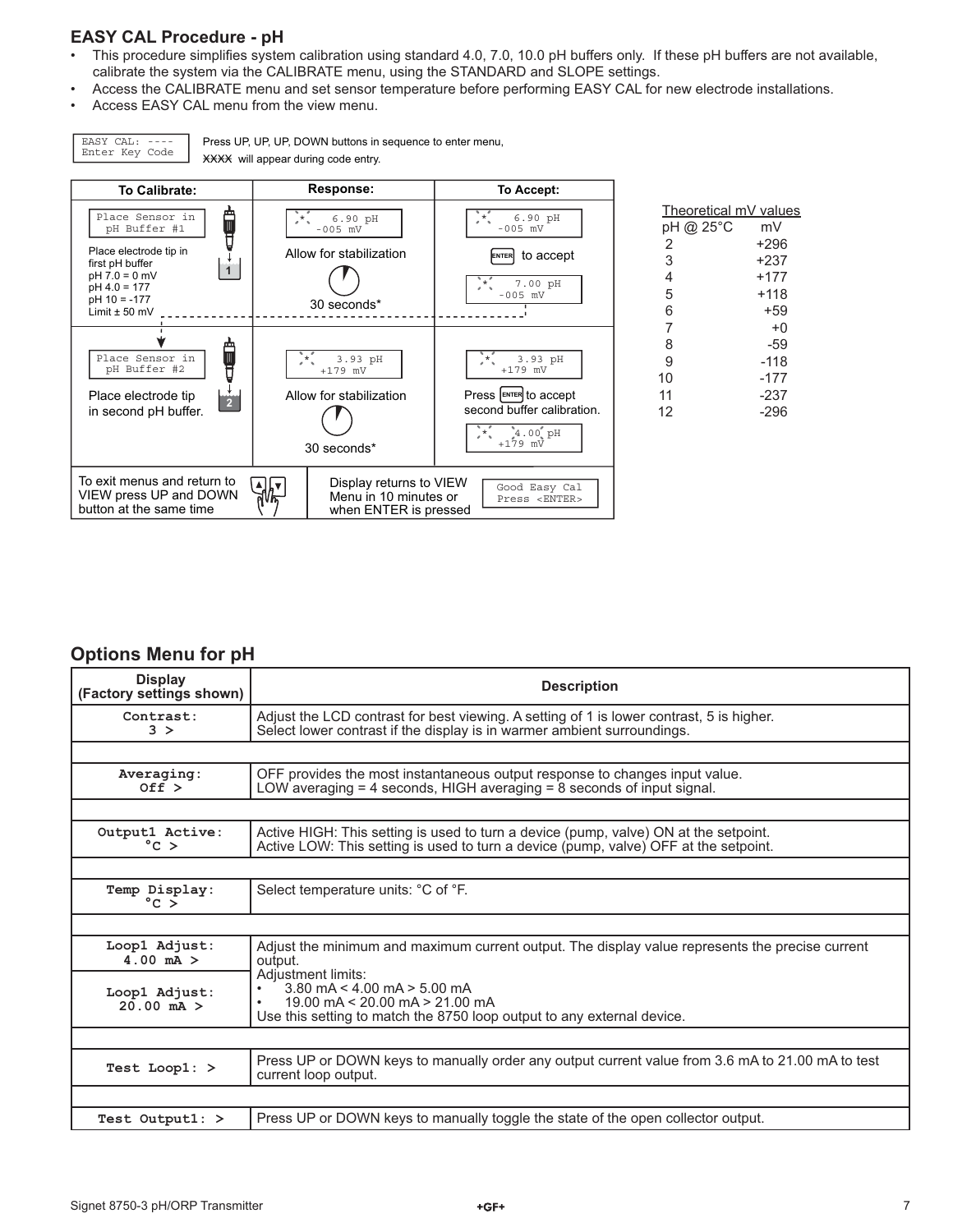# **Calibrate Menu for ORP**

| <b>Display</b><br>(Factory settings shown) |        | <b>Description</b>                                                                                                                                                              |  |
|--------------------------------------------|--------|---------------------------------------------------------------------------------------------------------------------------------------------------------------------------------|--|
| Set:                                       |        | Applies a linear offset to the ORP measurement. The ideal value is the average pH of your<br>application. (A sample of your application at process temperature is recommended.) |  |
| Standard                                   | $\geq$ |                                                                                                                                                                                 |  |
| Set:                                       |        | Applies a slope to the ORP measurement. The slope value and the standard value must                                                                                             |  |
| Slope                                      | >      | be at least 120 mV apart. The ideal values are the minimum and maximum values of your<br>application.                                                                           |  |
| Loop1 Range: mV                            |        | Select the minimum and maximum ORP values for the 4-20 mA Current loop output.                                                                                                  |  |
| $-1000 \rightarrow +1000$                  | >      | Minimum range is -1000 mV; Maximum range is +2000 mV.                                                                                                                           |  |
|                                            |        |                                                                                                                                                                                 |  |
| Output1 Mode:                              |        | Select the desired mode of operation for the Open Collector output: High, Low or<br>proportional Pulse. The signal may also be disabled if not in use.                          |  |
| Off                                        | $\geq$ |                                                                                                                                                                                 |  |
|                                            |        |                                                                                                                                                                                 |  |
| Output1 Setpnt:                            |        | In Low or High Mode, the Open Collector output will be deactivated when the ORP reaches<br>this value.                                                                          |  |
| $-500$ mV                                  | $\geq$ |                                                                                                                                                                                 |  |
| Output1 Hys:                               |        | In Low or High mode, the Open Collector output will be deactivated at Setpoint ± Hysteresis,                                                                                    |  |
|                                            |        | depending on High or Low Setpoint selection. (See details on page 4.)                                                                                                           |  |
| $10$ mV                                    | $\geq$ |                                                                                                                                                                                 |  |
| Output1 Range: mV                          |        | If the output is in PULSE mode, set the start and end point of the range and also set the                                                                                       |  |
| $-500 \rightarrow +500$                    | $\geq$ | maximum pulse rate. (The maximum PULSE rate setting is 400 pulses per minute.)                                                                                                  |  |
|                                            |        | The combined Output Range and Pulse rate settings shown here indicate:                                                                                                          |  |
| Output1 PlsRate:                           |        | "Start pulsing when the ORP value is -500 and increase the pulse rate up to the maximum<br>of 120 pulses per minute when the ORP value reaches +500"                            |  |
| 120 pulses/min                             | >      |                                                                                                                                                                                 |  |
|                                            |        |                                                                                                                                                                                 |  |
| Last Cal:                                  |        | Use this "note pad" to record important dates, such as annual recertification or scheduled<br>maintenance.                                                                      |  |
| $04 - 20 - 07$                             | >      |                                                                                                                                                                                 |  |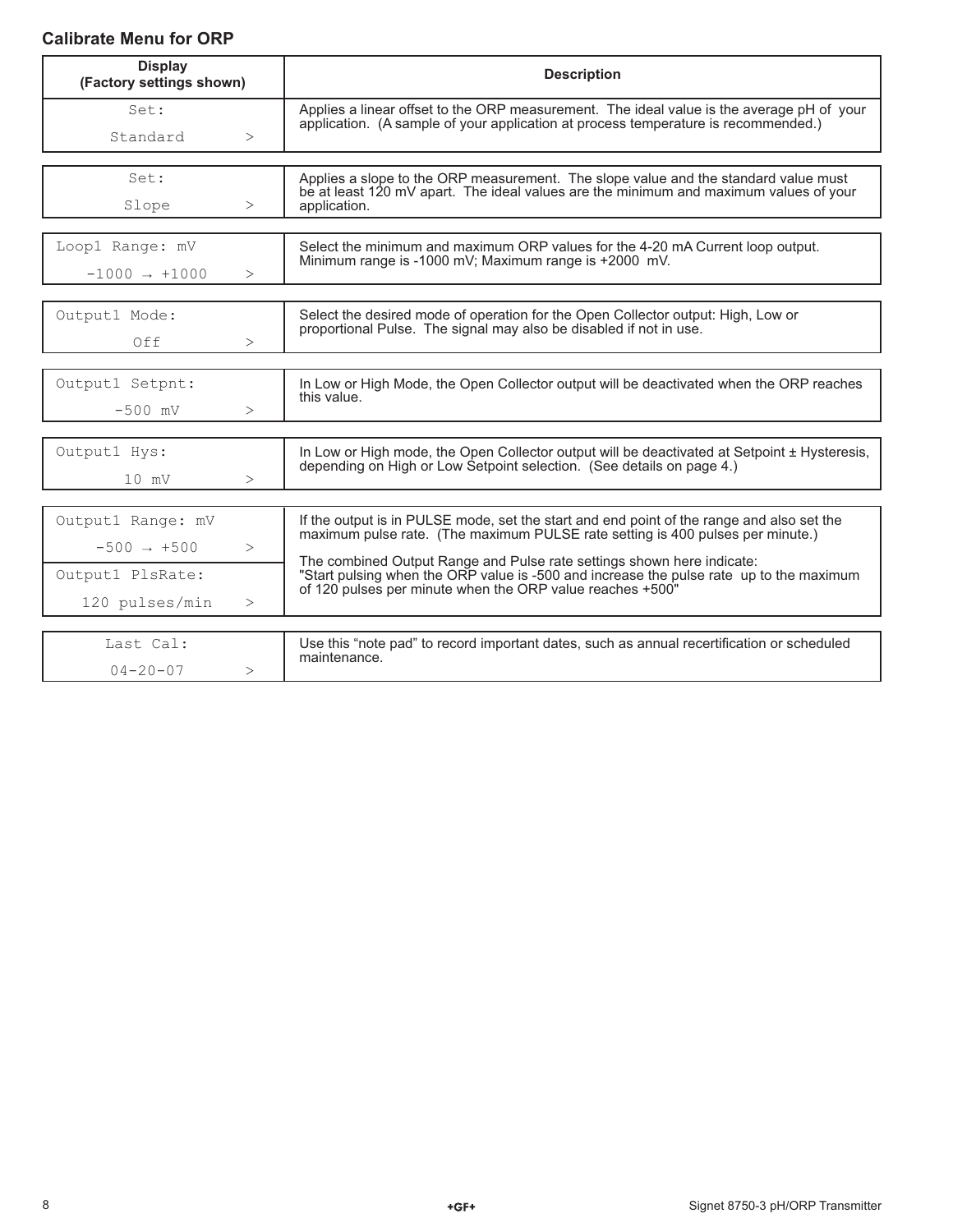# **EASY CAL Procedure - ORP**

- This procedure simplifies system calibration using standard 4.0 pH and 7.0 pH buffers saturated with Quinhydrone. To calibrate using any other ORP buffer solutions, use the Standard and Slope functions in the CALIBRATE menu.
- Access EASY CAL menu from the view menu.

EASY CAL: ---- Enter Key Code

Press UP, UP, UP, DOWN buttons in sequence to enter menu, **WHIRE** will appear during code entry.



 For best results, gently stir the submerged electrode for approximately 5 seconds during the stabilization period. Large temperature differences from process fluids to buffers may require longer stabilization time.

### **Technical notes:**

\*

The difference between the actual mV and value shown is a good indication of the condition of the electrode. Differences in excess of 50 mV may indicate a need to service the electrode.

## **Options Menu for ORP**

| <b>Display</b><br>(Factory settings shown) |  | <b>Description</b>                                                                                                                                                  |  |
|--------------------------------------------|--|---------------------------------------------------------------------------------------------------------------------------------------------------------------------|--|
| Contrast:                                  |  | Adjust the LCD contrast for best viewing. A setting of 1 is lower contrast, 5 is higher.<br>Select lower contrast if the display is in warmer ambient surroundings. |  |

| Averaging:<br>Off      | OFF provides the most instantaneous output response to changes in input value.<br>LOW averaging $=$ 4 seconds, HIGH averaging $=$ 8 seconds of input signal.<br>Longer averaging produces more stable display and output response. |
|------------------------|------------------------------------------------------------------------------------------------------------------------------------------------------------------------------------------------------------------------------------|
| Output1 Active:<br>Low | Active HIGH: This setting is used to turn a device (pump, valve) ON at the setpoint.<br>Active LOW: This setting is used to turn a device OFF at the setpoint.                                                                     |

| Loop 1 Adjust: |                                                                                                                                  |
|----------------|----------------------------------------------------------------------------------------------------------------------------------|
| 4.00 mA        | Adjust the minimum and maximum current output. The display value represents the<br>precise current output.<br>Adiustment limits: |
| Loop 1 Adjust: | $\cdot$ 3.80 mA < 4.00 mA > 5.00 mA<br>$\cdot$ 19.00 mA < 20.00 mA > 21.00 ma                                                    |
| 20.00 mA       | Use this setting to match the 8750 loop output to any external device.                                                           |

| Test Loop1: | Press UP or DOWN keys to manually order any output current value from 3.6 mA to<br>21.00 mA to test current loop output. |
|-------------|--------------------------------------------------------------------------------------------------------------------------|
|-------------|--------------------------------------------------------------------------------------------------------------------------|

| Test Output1: | Press UP or DOWN keys to manually toggle the state of the open collector output. |
|---------------|----------------------------------------------------------------------------------|
|               |                                                                                  |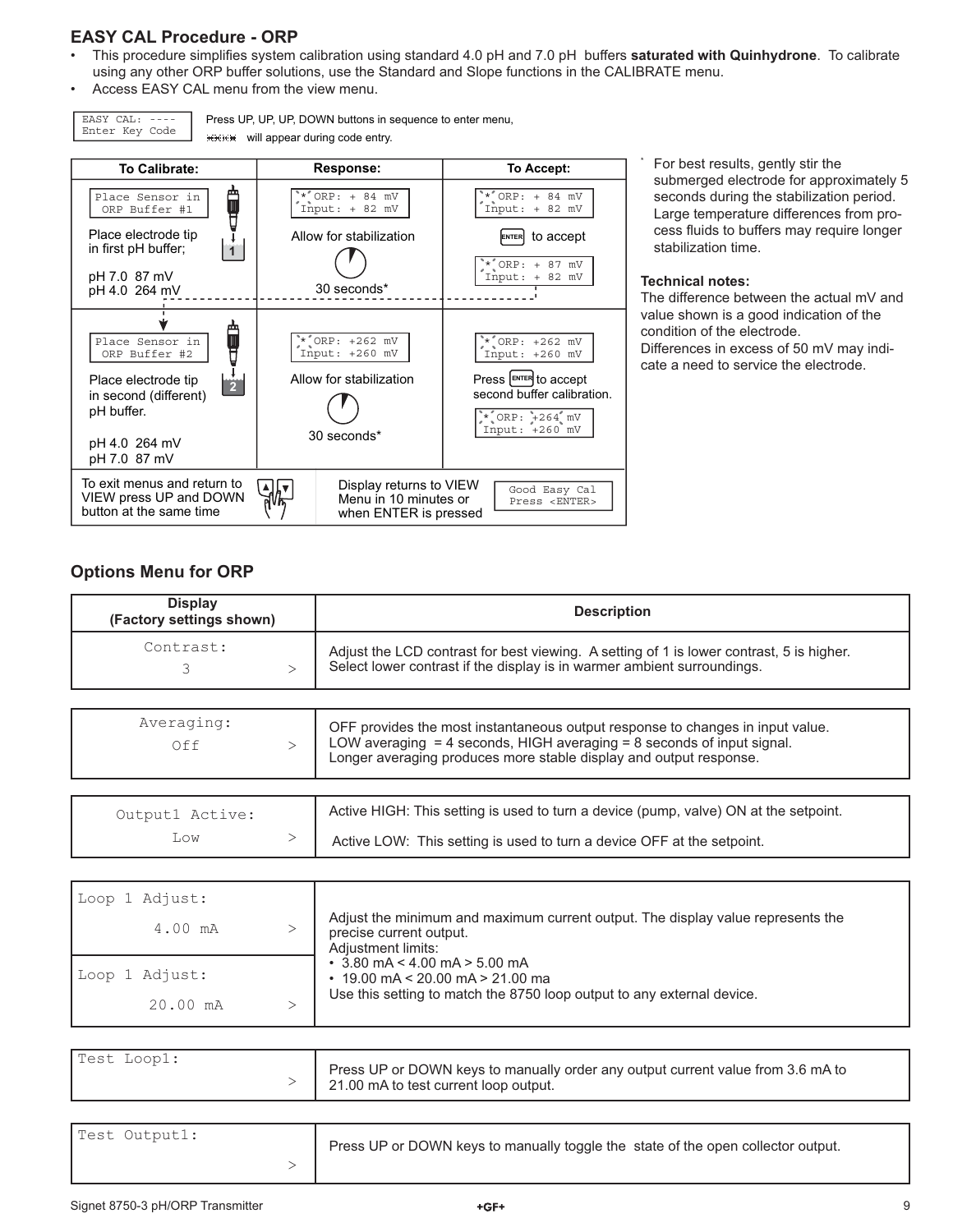# **Troubleshooting - pH**

| <b>Display Condition</b>                                                                            | <b>Possible causes</b>                                                                                             | <b>Suggested Solutions</b>                                                                                                                                |  |
|-----------------------------------------------------------------------------------------------------|--------------------------------------------------------------------------------------------------------------------|-----------------------------------------------------------------------------------------------------------------------------------------------------------|--|
| During EasyCal:<br>"Out of Range<br>Use Manual CAL"                                                 | 1. Required 4, 7 or 10 buffers not being<br>used.<br>2. Sensor is depleted too severely to<br>use EasyCal          | 1.<br>Use pH 4, 7, 10 buffers<br>Clean probe and retry EASY CAL.<br>2.<br>3. Use Manual calibration for Standard and<br>Slope if mV offset exceeds 50 mV. |  |
| During EasyCal:<br>"Same Buffer"                                                                    | Sensor was not moved from buffer #1 to<br>buffer #2.                                                               | 1. Place sensor in correct buffer solution.<br>Use fresh buffer.<br>$2^{+}$                                                                               |  |
| During CALIBRATE Std:<br>"Standard too close to<br>Slope!"                                          | pH Standard value within 2 pH units<br>$1_{\cdot}$<br>of Slope value<br>2. pH Sensor efficiency is inadequate      | Use pH values at least 2 pH units apart.<br>1.<br>Clean pH sensor; replace if necessary<br>2.<br>Use fresh buffer.<br>3.                                  |  |
| During CALIBRATE Slope:<br>"Slope too close to<br>Standard!"                                        | pH Slope value within 2 pH units of<br>1.<br>Standard value<br>2. pH Sensor efficiency is inadequate               | Use pH values at least 2 pH units apart.<br>1.<br>2.<br>Clean pH sensor; replace if necessary<br>Use fresh buffer.<br>$\mathcal{S}$                       |  |
| During CALIBRATE:<br>"Out of Range<br>Check Sensor"                                                 | 1. No temperature or mV signal from<br>sensor detected.<br>2. No connection between pH sensor<br>and preamplifier. | 1. Check all wiring, contacts in preamplifier.<br>Verify sensor is securely installed.<br>2.<br>Replace pH sensor.<br>3.                                  |  |
| During normal operation:<br>Constant "15.00 pH"<br>or<br>constant "0.00 pH"<br>with good temp value | mV input is less than 0 pH or greater than<br>15 pH.                                                               | Recalibrate system.<br>1.<br>2. Replace pH sensor<br>Replace preamplifier.<br>3.                                                                          |  |
| During normal operation:<br>"Check Sensor?"                                                         | 1. No temperature or mV signal from<br>sensor detected.<br>2. No connection between pH sensor<br>and preamplifier. | 1. Check all wiring, contacts in preamplifier.<br>2. Verify sensor is securely installed.<br>3. Replace pH sensor.                                        |  |

The mV value from the sensor when placed in a 7 pH buffer represents the sensor offset. Signet recommends servicing/replacing the sensor when the offset exceeds 50 mV.

The 3-2759 pH/ORP system tester allows simple system troubleshooting.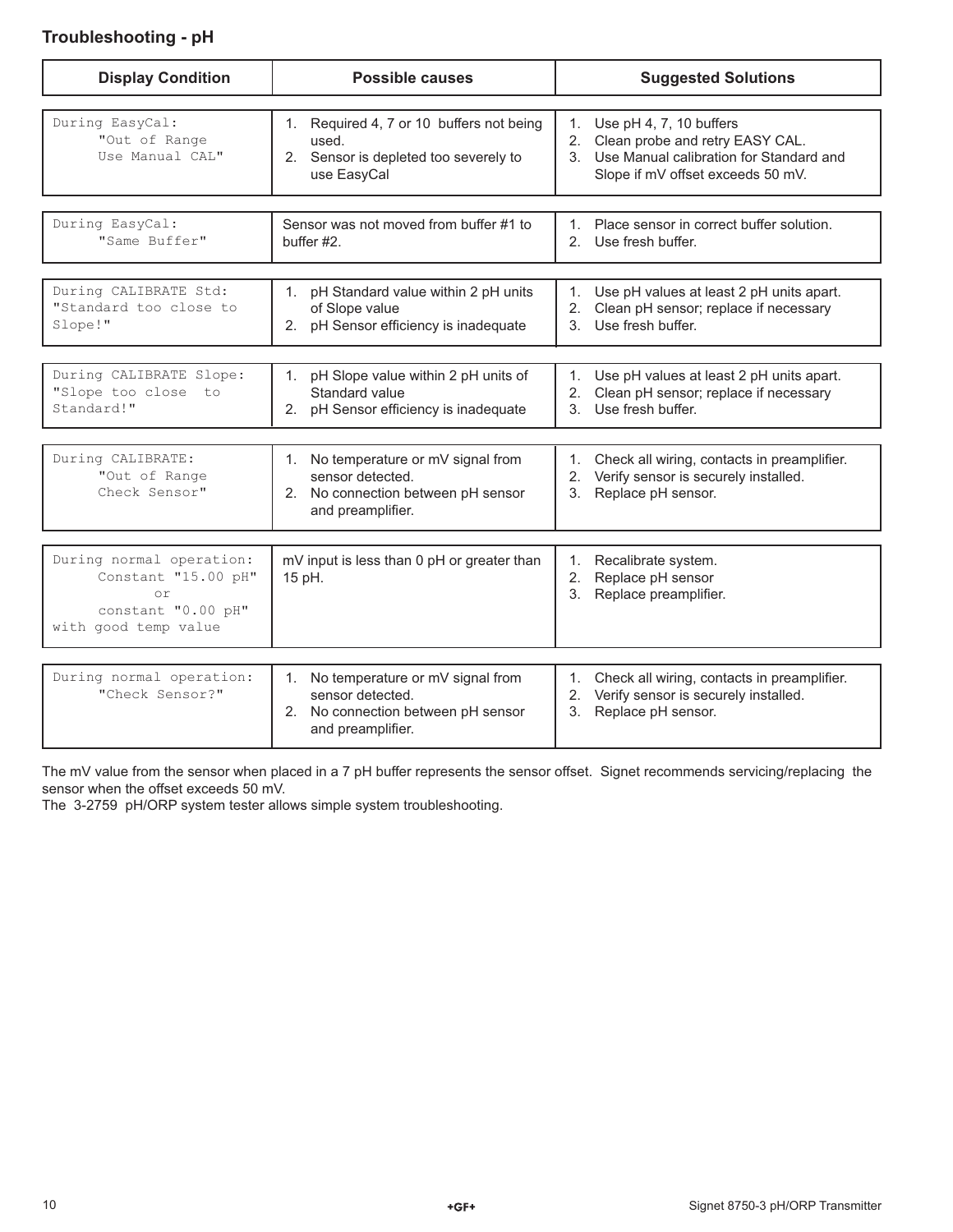# **Troubleshooting - ORP**

| <b>Display Condition</b>                                                | <b>Possible causes</b>                                                                                                                      | <b>Suggested Solutions</b>                                                                                                                                                     |  |
|-------------------------------------------------------------------------|---------------------------------------------------------------------------------------------------------------------------------------------|--------------------------------------------------------------------------------------------------------------------------------------------------------------------------------|--|
| During EasyCal:<br>"Out of Range<br>Use Manual CAL"                     | 1. Required 4, 7 buffers with<br>quinhydrone not being used.<br>2. Sensor is depleted too severely to<br>use EasyCal.                       | 1. Use pH 4, 7 buffers saturated with<br>quinhydrone.<br>2. Clean probe and retry EASY CAL.<br>3. Use Manual calibration for Standard and<br>Slope if mV offset exceeds 50 mV. |  |
| During EasyCal:<br>"Same Buffer"                                        | Sensor was not moved from buffer #1 to<br>buffer #2.                                                                                        | 1. Place sensor in correct buffer solution.<br>2. Use fresh buffer.                                                                                                            |  |
| During CALIBRATE Std:<br>"Standard too close to<br>Slope!"              | 1. ORP Standard value within 120 mV<br>of Slope value.<br>2. ORP Sensor efficiency is inadequate.                                           | 1. Use ORP values at least 120 mV apart.<br>2.<br>Clean ORP sensor; replace if necessary.<br>3. Use fresh buffer.                                                              |  |
| During CALIBRATE Slope:<br>"Slope too close<br>to<br>Standard!"         | ORP Slope value within 120 mV of<br>$1_{\cdot}$<br>Standard value.<br>ORP Sensor efficiency is inadequate.<br>2.                            | 1. Use ORP values at least 120 mV apart.<br>2. Clean ORP sensor; replace if necessary<br>3. Use fresh buffer.                                                                  |  |
| During CALIBRATE:<br>"Out of Range<br>Check Sensor"                     | 1. No mV signal or sensor id from<br>sensor detected.<br>No connection between ORP sensor<br>2.<br>and preamplifier.                        | 1. Check all wiring, contacts in preamplifier.<br>2. Verify sensor is securely installed.<br>3. Replace ORP sensor.                                                            |  |
| During normal operation:<br>Constant "-1000"<br>or<br>constant ""+2000" | mV input is less than -999 or greater<br>than +1999.                                                                                        | Recalibrate system.<br>1.<br>Replace ORP sensor.<br>2.<br>3 <sub>1</sub><br>Replace preamplifier.                                                                              |  |
| During normal operation:<br>"Check Sensor?"                             | No temperature or mV signal from<br>$1_{\cdot}$<br>sensor detected.<br>No connection between ORP sensor<br>$2^{\circ}$<br>and preamplifier. | 1. Check all wiring, contacts in preamplifier.<br>2. Verify sensor is securely installed.<br>3. Replace ORP sensor.                                                            |  |